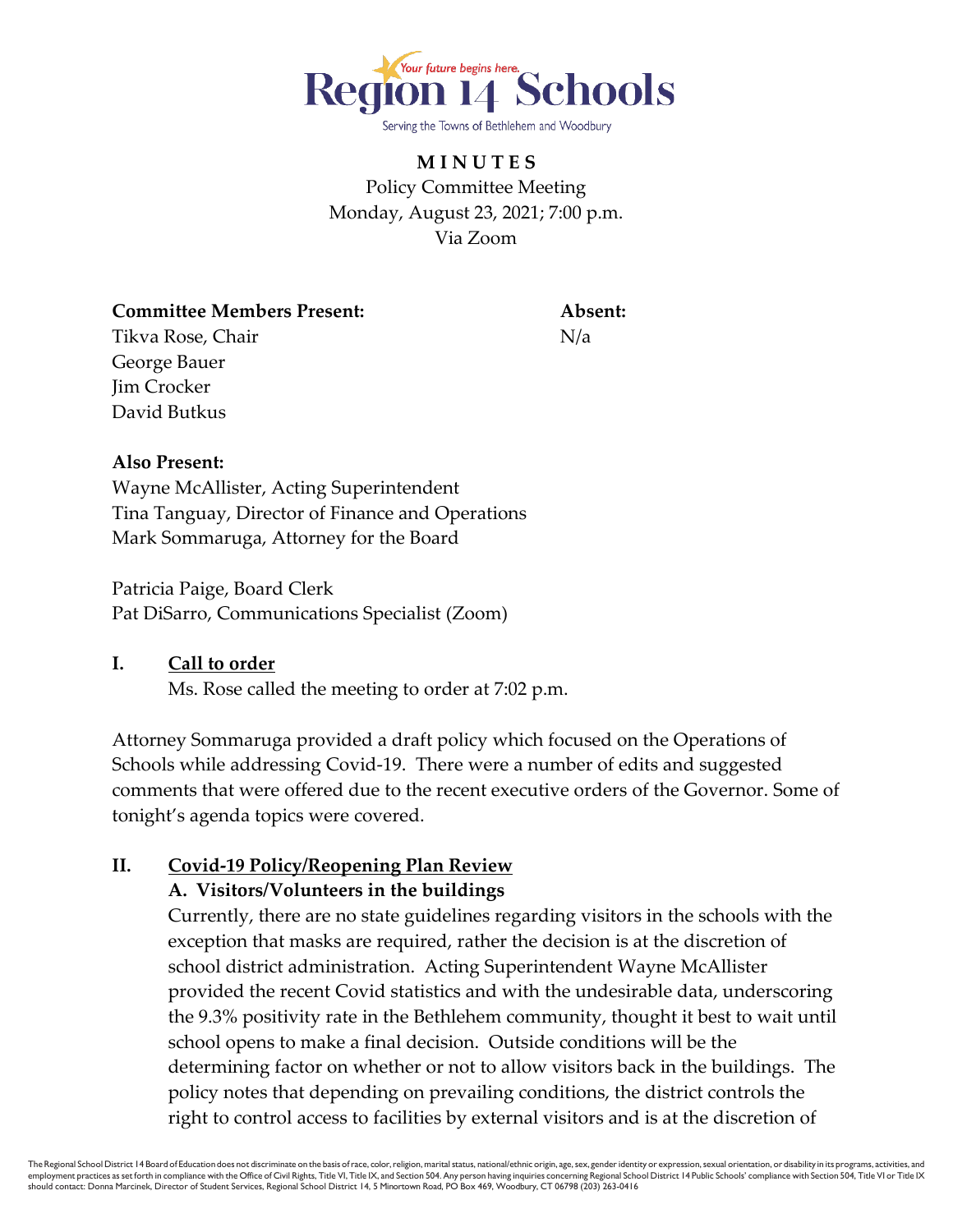the Superintendent. Mr. McAllister plans to send a district-wide letter this week to address some of the Covid 19 challenges and preventive protocols planned for the start of school.

Also discussed was the authority of the Superintendent to make day-to-day decisions with Covid related matters. It was the consensus of the committee, that the Superintendent has the authorization to modify protocols in an emergency. These decisions will remain active until the policy committee/board of education meet next and review/modify/ approve the decisions.

## **B. Illness/exposure policy (in-school and out)/Quarantine and close contact policy**

Attorney Sommaruga suggested the minimal amount of days as per the CDC guidelines as it is ever changing and would be based upon the guidance of the CDC at that particular moment. Specific language relating to quarantine measures was discussed and is included in the policy.

### **C. Social distancing in the building**

Social distancing guidelines have changed from 6' to 3' wherever possible. If the 3' distance is not feasible, other mitigating measures can be put into place.

# **D. Cohorting**

There is no requirement by the state that districts cohort, students cannot choose to learn from home. The district will provide a form of instruction for students who are in quarantine, but it will not be via live stream.

# **E. Masks in the buildings**

Attorney Sommaruga suggested adding to the policy, explicit guidance on recess and physical education. Under the state direction, the general rule is that students and staff do not need to wear masks when they are engaged in activities outdoors.

The policy notes indoor mask breaks are permissible for a period of 15 minutes; specific language is outlined in the policy. Additionally, according to Attorney Sommaruga, special education related exemptions are guaranteed by the state (unlike medical exemptions).